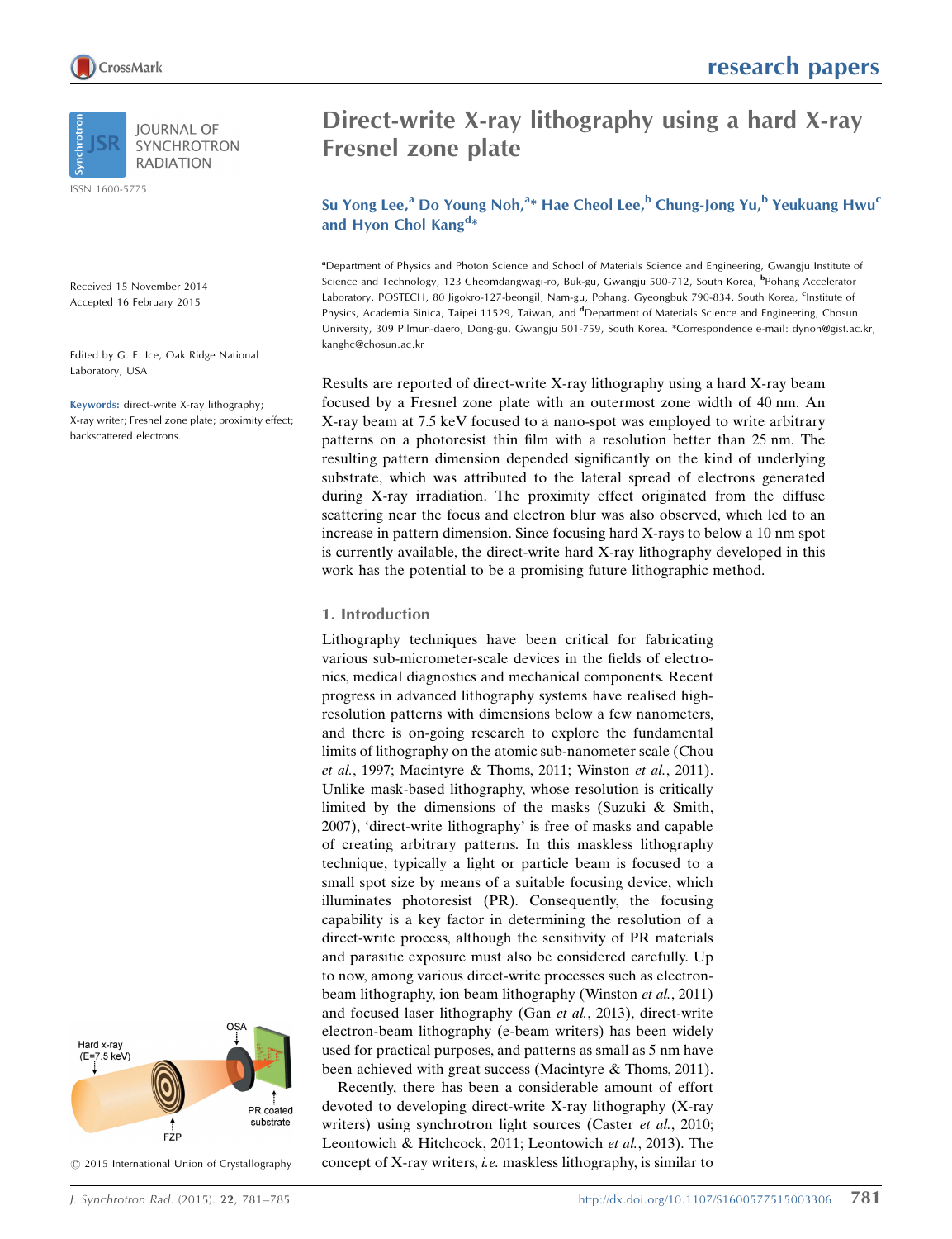that of an e-beam writer, but offers a unique way to overcome limited scan area and vacuum requirements inherent to e-beam writers. Particular interest lies in the fact that X-ray writers are free from charging which limits the application of e-beam writers to insulating substrates (Satyalakshmi et al., 2000). The short wavelength of X-rays (0.1–1 nm) is also highly desirable in terms of the patterning resolution. Nevertheless, the development of X-ray writers has been greatly hampered by the inherent difficulties in manufacturing suitably high-resolution focusing optics due to the penetrating nature of X-rays and their weak interaction with materials (Bergemann et al., 2003; Schroer & Lengeler, 2005; Kang et al., 2006). Recent advancements in X-ray focusing optics capable of producing nano-sized spots (Schroer et al., 2005; Kang et al., 2006; Mimura et al., 2009; Chen et al., 2011; Huang et al., 2013; Keskinbora et al., 2014), however, have greatly increased the performance of X-ray writers. For example, Leontowich et al. (2013) have demonstrated an X-ray writer with a resolution of 25 nm in the soft X-ray regime ( $E \le 1$  keV), in which they used a Fresnel zone plate (FZP) as the focusing optic. This FZP is a diffractive optic system composed of alternating concentric opaque and transparent zones that satisfy the zone plate law. Two critical issues related to the FZPs are reducing the size of focus to the fundamental limit and obtaining a high focusing efficiency (Kirz, 1974; Wu et al., 2012). Note that the size of focus is defined by  $R = 1.22 \Delta r_n$ , where  $\Delta r_n$  is the outermost zone width. Up to now, FZPs with  $\Delta r_n = 12$  nm have exhibited the best resolution (Chao et al., 2012).

The focusing efficiency is mainly determined by the positioning accuracy and depth of zones  $(z)$  along the optical axis. Hard X-rays of photon energy above 7 keV with much shorter wavelength than soft X-rays are more favorable in obtaining smaller focal-spots considering the simple dependence of the diffraction limits on wavelength. However, significant technological challenges with regard to increasing both the numerical aperture and  $z$  of hard X-ray FZPs should be addressed. Indeed, even at 7 keV, a z value in excess of 800 nm is typically required to achieve at least 10% efficiency (Kirz, 1974; Yan et al., 2007; Wu et al., 2012). Drawing on the progress made in this area, we herein present a newly developed hard X-ray writer  $(E = 7.5 \text{ keV})$  based on a FZP and assess the patterning resolution that was achieved by it.

# 2. Experiment

Experiments were performed at the 9C beamline of the Pohang Light Source in Korea. Fig.  $1(a)$  shows a schematic illustration of the experimental setup, in which an X-ray energy of 7.5 keV was selected by a double-crystal Si(111) monochromator. Incident X-rays were then confined to  $120 \mu m \times 120 \mu m$  by a pair of slits, and were then focused to a nano-spot by a hard X-ray FZP consisting of a gold pattern deposited on a 1 µm-thick SiN membrane through a combination of e-beam lithography and pattern transfer techniques. Details of the fabrication process used for this FZP have been reported elsewhere (Chen et al., 2008, 2011; Wu et al., 2012), and its parameters are summarized in Table 1. Fig. 1(b) shows

| Table 1                                   |  |  |  |  |
|-------------------------------------------|--|--|--|--|
| Parameters of the FZP used in this study. |  |  |  |  |

| Diameter $(\mu m)$                    | 110   |
|---------------------------------------|-------|
| Total number of zones                 | 689   |
| Outermost zone width (nm)             | 40    |
| Depth of zones (nm)                   | 947   |
| Focal length at 7.5 keV (mm)          | 26.7  |
| Theoretical efficiency at 7.5 keV (%) | 22.78 |

a high-magnification scanning electron microscopy (SEM) image near the outermost zones of the FZP. The  $\Delta r_n$  value of this FZP was approximately 40 nm, and the focal length, proportional to the X-ray energy, was 26.7 mm. Note that using such a long focal length in comparison with the several hundred micrometers used with soft X-rays provides substantial experimental advantages when installing lithographic apparatus. A  $25 \mu m$ -thick Ta pinhole with a diameter of 17  $\mu$ m was installed 25 mm downstream of the FZP as an order-sorting aperture (OSA) to block all higher-order diffraction signals. No central stop was used. However, the accumulated dose by the direct beam during the patterning process is insignificant in this study because the intensity of the direct beam is very much weaker than that of the focal spot. The X-ray flux at the focus estimated using an X-ray photodiode was  $1.2 \times 10^{13}$  photons mm<sup>-2</sup> s<sup>-1</sup>.

In order to evaluate the patterning capability of the X-ray writer, we exposed X-ray nano-spots to a ZEP520A-7 (Zeon Co.) PR which was spin-coated to a thickness of 60 nm onto a single-crystal sapphire(0001) or Si(001) substrate. To achieve the desired pattern, these PR-coated substrates were translated and exposed to the X-ray nano-spots in accordance with a macro coded to control the motion and exposure. Positioning the substrates was controlled using an XYZ stage driven by piezoelectric actuators, while a mechanical shutter (FPS400M, CEDRAT technologies) with a fast response time of 4 ms was used to control the exposure. Note that the hard X-ray writer was operated in air ambient thanks to the high penetration power of hard X-rays, whereas vacuum or He purging is indispensable for soft X-rays. Following patterning in air ambient, exposed samples were immersed in a ZED-N50  $(n$ -amylacetate) developer for 30 s, and then rinsed with isopropyl alcohol for 40 s. This developing process was carried out at 253 K so as to improve the sharpness of the pattern edges, as reported previously (Ocola & Stein, 2006). The developed samples were then dried by air flow. The simple



Figure 1

(a) Schematic illustration depicting a hard X-ray writer with a FZP.  $(b)$ High-magnification SEM image of the region near the outermost zone of the FZP. Note that  $\Delta r_n$  is approximately 40 nm.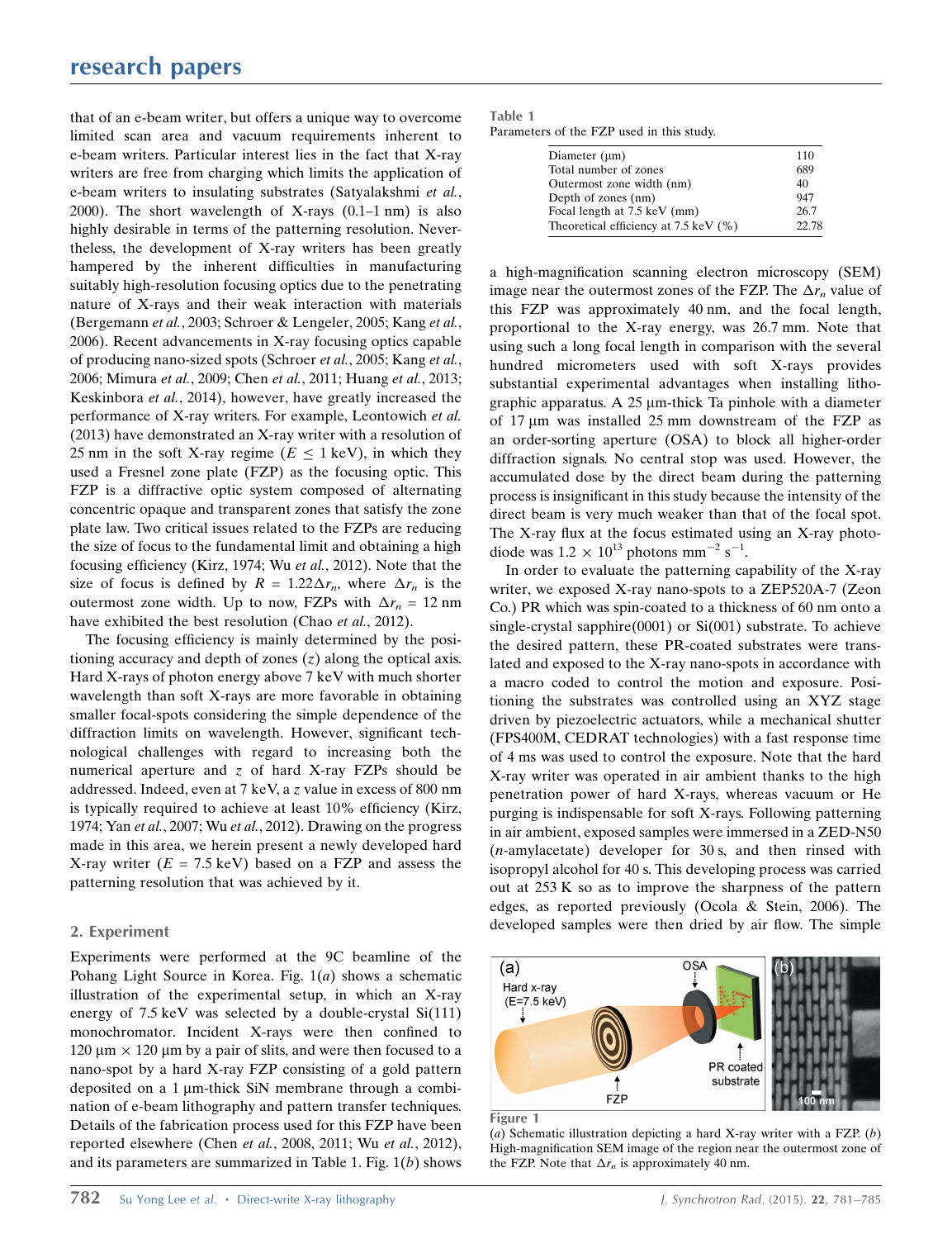three-step process as mentioned above was repeated each time. Finally, the morphology and features of thus fabricated patterns were examined by SEM (Jeol, JSM-7500F). The acceleration voltage was 5 kV and the emission current was  $20 \mu A$ . We note that a thin Pt film was sputtered onto the developed samples prior to SEM measurement. The thickness of the as-deposited Pt film was less than 5 nm.

## 3. Results and discussion

Fig. 2 shows the SEM images obtained of the letter 'NT' produced by exposing the X-ray nano-spot on a PR-coated sapphire substrate in a controlled array. The exposure was varied within the range  $1.4-2.6$  s, while the distance between the spots was fixed at 300 nm. A minimum of 1.4 s exposure was necessary to obtain clearly distinguishable spots. In addition, we note that the patterned spots were slightly elliptical in shape due to source demagnification, which is attributed to the undulator property of the synchrotron causing smaller X-ray coherent length in the horizontal direction than in the vertical direction. The focus became relatively large in the horizontal direction. The size of individual spots, determined by averaging the horizontal and vertical size, is displayed in Fig.  $3(a)$  as a function of the exposure. As the exposure increased, the size of the spots increased linearly from 36 to 153 nm in the vertical direction, and from 39 to 181 nm in the horizontal direction. The error bars represent the standard deviations for a given set of spots, which was mainly attributed to fluctuations in X-ray dose due to variation in the flux at the focus. The inset of Fig.  $2(a)$  shows a high-magnification SEM image that illustrates this deviation in size more clearly.



#### Figure 2

SEM images of the letter 'NT' pattern, an array of spots, produced on PRcoated sapphire substrates with exposure of (a) 1.4, (b) 1.6, (c) 1.8 and (d) 2.6 s. The inset of  $(a)$  shows a high-magnification SEM image taken from the region of interest indicated by the yellow box in  $(a)$ . The scale bars represent 200 nm.

The X-ray exposure sensitivity  $(R)$  can be defined simply as  $d \sim Rt$ , where d is the size of the patterned spots and t is the exposure time, which exhibits a significant correlation with the X-ray induced reaction rate of PR chain-scissoring. The sensitivity in the horizontal and vertical directions was estimated from the slope of the linear fits as being approximately 132 and 100 nm  $s^{-1}$ , respectively, which implies that a precise control over exposure time is essential for ensuring pattern uniformity. The sensitivity also depends on the radial spread of electrons. Note that 'electrons' included photoelectrons, Auger electrons and secondary electrons generated from the substrate during X-ray irradiation, as it is well known that PR molecules are broken by these electrons rather than X-ray photons themselves. As the radial spread of these electrons around X-ray nano-spots is inevitable, breaking a patterning resolution below 5 nm could be a huge technological challenge to be overcome in X-ray writers. To examine the effect of these electrons in different substrate types, the patterning process was repeated using the same PR of thickness 60 nm but on a Si(001) substrate. The sensitivity of the PR on the  $Si(001)$  substrate is shown in Fig.  $3(b)$ , which clearly shows that a shorter exposure was required than for the PR on a sapphire substrate to produce a pattern with similar size. The sensitivity of the PR on silicon was  $204 \text{ nm s}^{-1}$  in the horizontal direction and 166 nm  $s^{-1}$  in the vertical direction, which



#### Figure 3

Variation in spot size as a function of the exposure for  $(a)$  sapphire $(0001)$ and  $(b)$  Si $(001)$  substrates. The slope of the linear fits represents the X-ray exposure sensitivity. The error bar indicates the standard deviations for a given set of spots.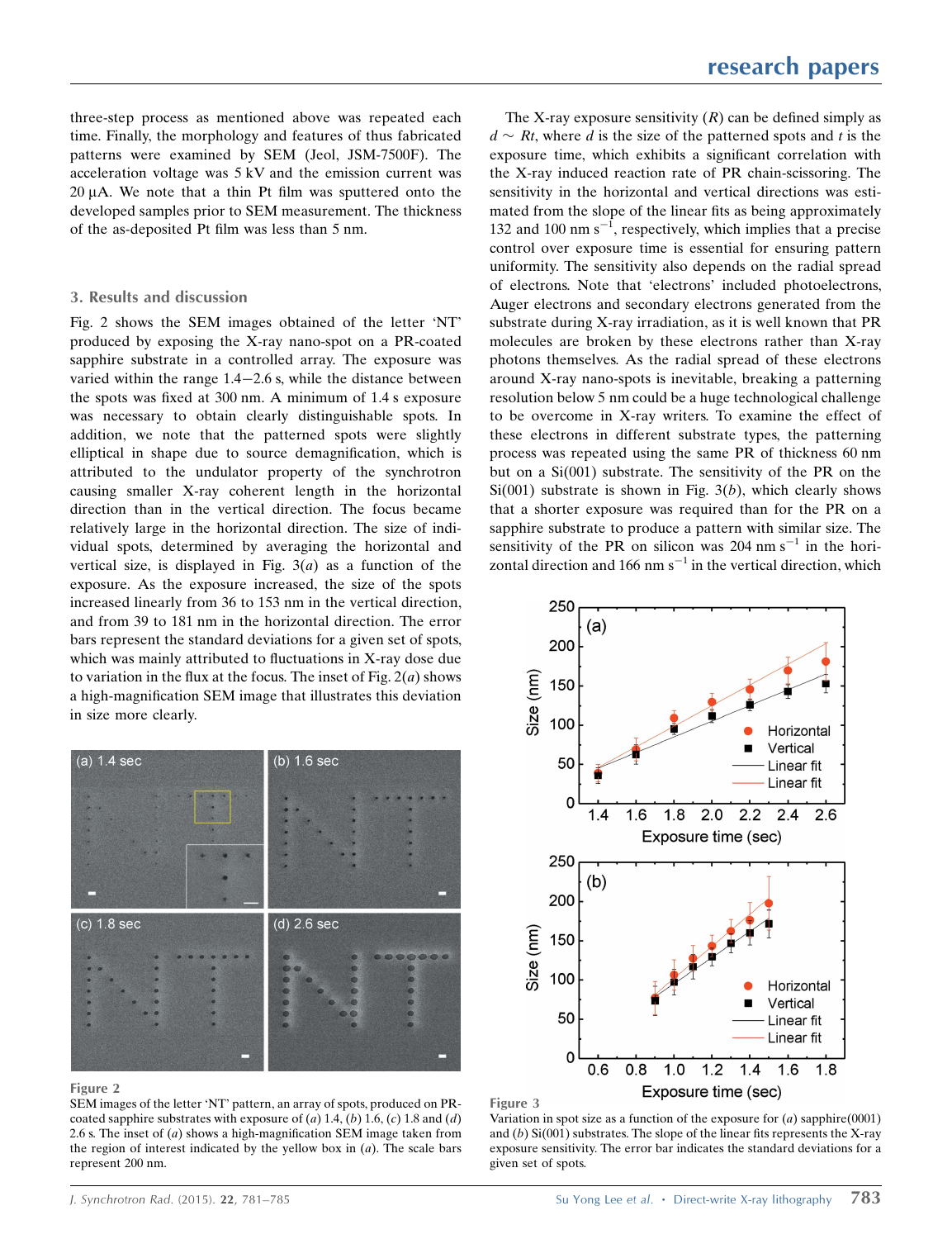supports the notion that the radial spread of electrons depends on the substrate material. Specifically, the energy and radial spread of photoelectrons and Auger electrons are sensitive to the substrate material, whereas those of secondary electrons generated by photoelectrons and Auger electrons are much less sensitive to the substrate material (Henke et al., 1977, 1979; Suzuki & Smith, 2007). As the energy of these secondary electrons is typically less than 30 eV, their contribution to the patterning process should be minimal. The energy of the Auger electrons, on the other hand, increases with atomic number. The kinetic energy of the Auger electrons of O, Al and Si atoms is 510, 1396 and 1621 eV, respectively. It can therefore be postulated that the Auger electrons of Si atoms may be the reason for the high sensitivity in Si substrates (Ocola & Cerrina, 1993). In addition, we conjecture that the insulating nature of a sapphire substrate suppresses the migration of electrons.

The proximity effect in e-beam writers is well known to be a result of the radiation spilling over into regions neighboring a targeted position, thereby enlarging the size of the pattern (Chang, 1975). This was observed quite prominently in patterns produced by this X-ray writer. Figs.  $4(a) - 4(d)$  show a series of SEM images taken from a  $10 \times 10$  array of spots on a PR-coated sapphire substrate at different exposure times. In



SEM images showing  $10 \times 10$  spot arrays produced with exposure of (*a*) 1.2, (b) 1.3, (c) 1.4 and (d) 1.6 s. Scale bars represent 200 nm. (e) Plot of the vertical and horizontal size of spots located within the sixth row, as indicated by the yellow arrows in  $(d)$ .

all samples the spots in the outer columns were notably smaller than the others, especially those near the center. This size variation became more significant as the exposure increased, as illustrated in Fig.  $4(e)$  which shows the variation in the size of the spots located in the sixth row marked by yellow arrows in Fig.  $4(d)$ . Note that the vertical (horizontal) size of these spots gradually increases from 111 nm (123 nm) at the edges to 145 nm (174 nm) at the center, which demonstrates the proximity effect on the spot size. The diffuse scattering originated from an intrinsic feature of a focused X-ray beam by a FZP with imperfect zones that produces interference fringes as well as scattered light. The proximity effect was therefore manifested when the spacing between spots is less than 200 nm with prolonged exposure. This caused the spots to come into contact with each other and eliminated the narrow boundaries between them (data not shown). Note that the electron blur near the focus might be a possible source to enhance the proximity effect due to the drastically increased mean free path of the electrons.

The resolution of the X-ray writer was examined by patterning numerous individual spots separated by  $1 \mu m$ , such a large separation being considered sufficient to exclude the proximity effect. A sapphire substrate was used to minimize the contribution of electrons, and the exposure was 1.3 s. An SEM image of the smallest spot produced in this manner with its vertical and horizontal dimensions of 21 and 25 nm, respectively, is illustrated in Fig. 5. This is the best resolution achieved up to now with hard X-rays which is comparable with the best resolution of soft X-ray writers  $(E = 1 \text{ keV})$  (Leontowich et al., 2013).

### 4. Conclusions

A hard X-ray writer based on a FZP has been demonstrated to be capable of achieving a resolution of less than 25 nm at  $E =$ 7.5 keV. This patterning process was affected strongly by the



#### Figure 5

SEM image depicting the patterning resolution of the X-ray writer developed. The spot size was estimated to be 21 and 25 nm in the vertical and horizontal directions, respectively.